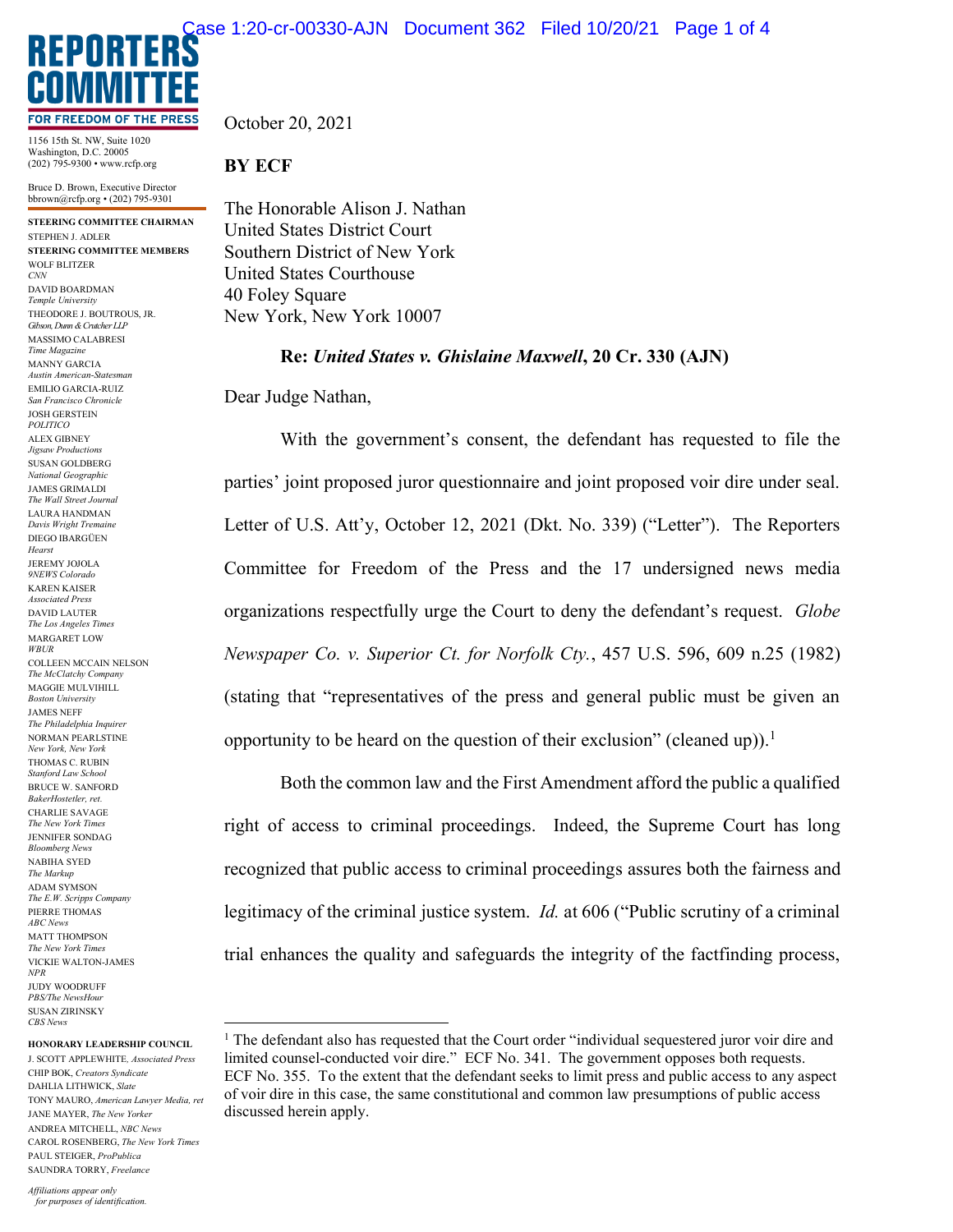## Case 1:20-cr-00330-AJN Document 362 Filed 10/20/21 Page 2 of 4

with benefits to both the defendant and to society as a whole.").

Voir dire is a critical stage of criminal proceedings, and the public interest in favor of access to voir dire is correspondingly weighty. *United States v. Shkreli*, 260 F. Supp. 3d 257, 259–60 (E.D.N.Y. 2017) ("Press coverage of voir dire, no less than coverage of opening statements or the cross examination of a key witness, contributes to the fairness of trials."); *accord United States v. Avenatti*, 2021 WL 1819679, at \*1 (S.D.N.Y. May 6, 2021). Recognizing that interest, the Supreme Court has held that the First Amendment requires the voir dire process be presumptively open to the press and public. *Press-Enter. Co. v. Superior Ct. of California, Riverside Cty.*, 464 U.S. 501, 510 (1984).

Juror questionnaires, which are used to facilitate and expedite the jury selection process, are subject to the same presumption of openness as that which attaches to voir dire generally. *See United States v. King*, 140 F.3d 76, 82 (2d Cir. 1998) (including juror questionnaires when analyzing whether limited closure of voir dire violated public's right of access); *see also* Order, *In re The Washington Post*, No. 15-1293 (4th Cir. Apr. 27, 2015) (stating that "the public enjoys a presumptive right of access to *voir dire* proceedings, including *voir dire* questionnaires"); *In re Access to Jury Questionnaires*, 37 A.3d 879, 886 (D.C. 2012) ("Every court that has decided the issue has treated jury questionnaires as part of the voir dire process and thus subject to the presumption of public access." (citing *In re South Carolina Press Ass'n*, 946 F.2d 1037, 1041 (4th Cir. 1991), and collecting other cases)); *Stephens Media, LLC v. Eighth Judicial District Court*, 221 P.3d 1240, 1245 (Nev. 2009); *Forum Commc'ns Co. v. Paulson*, 752 N.W.2d 177, 182–83 (N.D. 2008); *Ohio ex rel. Beacon Journal Publ'g Co. v. Bond*, 781 N.E.2d 180, 187–89 (Ohio 2002); *United States v. Bonds*, No. C 07-00732 SI, 2011 WL 902207, at \*3 (N.D. Cal. Mar. 14, 2011); *United States v. McDade*, 929 F. Supp. 815, 817 n.4 (E.D. Pa. 1996); *In re Washington*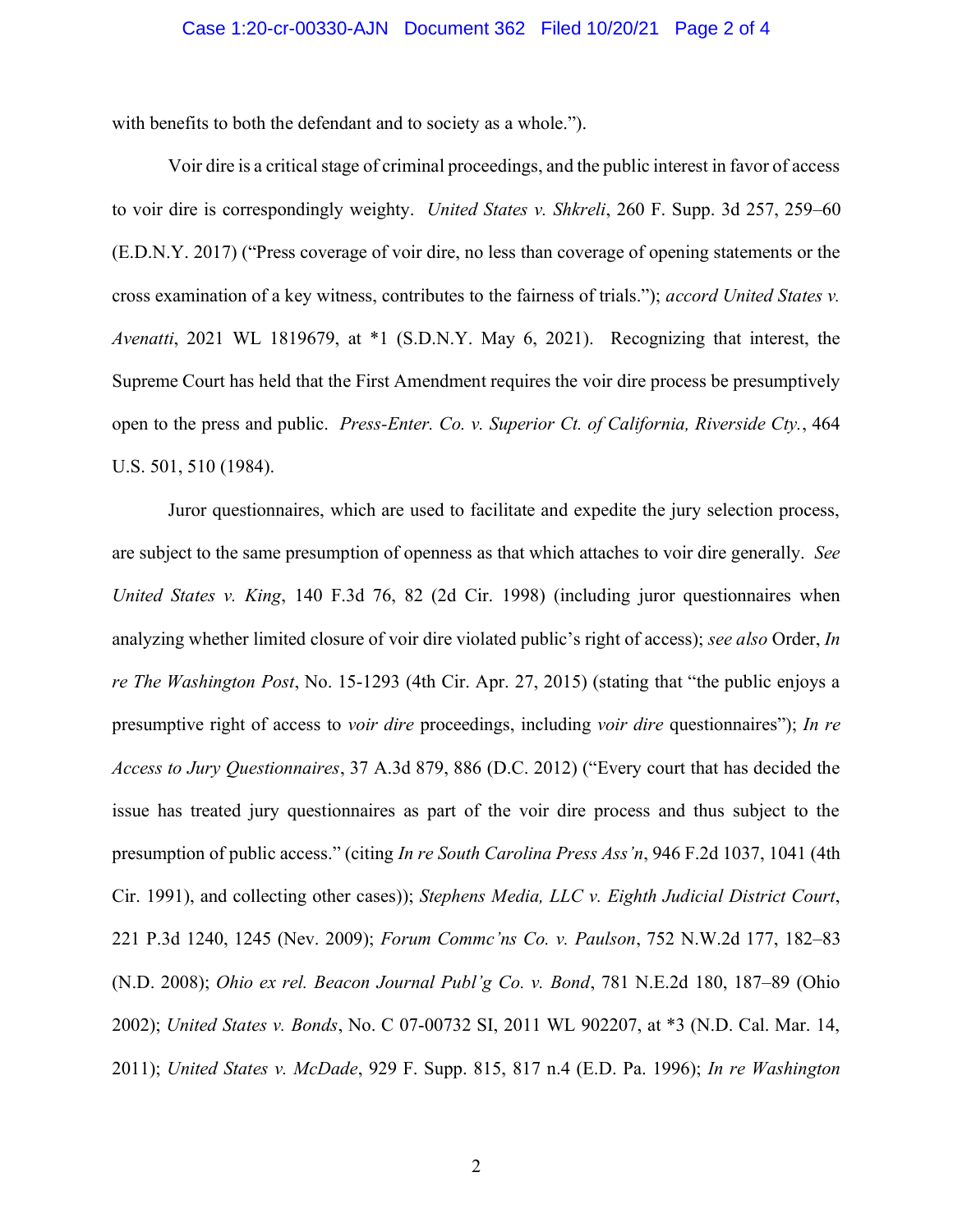*Post*, No. 92-301, 1992 WL 233354, at \*2 (D.D.C. July 23, 1992); *Copley Press, Inc. v. Superior Court*, 228 Cal. App. 3d 77, 89 (1991).

The presumption of openness that attaches to voir dire—including juror questionnaires— "may be overcome only by an overriding interest based on findings that closure is essential to preserve higher values and is narrowly tailored to serve that interest.'" *Shkreli*, 260 F. Supp. 3d at 260 (quoting *Press–Enter. Co.*, 464 U.S. at 510). "Where the overriding interest to be protected is the defendant's right to a fair trial, the court must make specific findings that 'there is a substantial probability that the defendant's right to a fair trial will be prejudiced by publicity that closure would prevent and, second, reasonable alternatives to closure cannot adequately protect the defendant's fair trial rights.'" *Id.* (quoting *ABC, Inc. v. Stewart*, 360 F.3d 90, 98–99 (2d Cir. 2004)). "The Second Circuit has explained that the party seeking to restrict press access bears a 'heavy' burden." *Id.* (quoting *Stewart*, 360 F.3d at 106).

Here, the defense manifestly fails to carry its "heavy burden." *Id.* The defendant's request to seal provides the Court with no basis on which to make the specific factual findings required to conceal voir dire, including the parties' joint juror questionnaire, from the public. *Stewart*, 360 F.3d at 98. In an effort to justify the defendant's request, the Letter speculates that "media coverage *may* prejudice the jury selection process." Letter 1. Such conclusory speculation cannot overcome the deeply rooted presumption of openness applicable to voir dire. Accordingly, the Court should order the parties to file the proposed juror questionnaire and proposed voir dire on the public docket.

Respectfully submitted,

/s/*Katie Townsend* Katie Townsend REPORTERS COMMITTEE FOR FREEDOM OF THE PRESS 1156 15th St. NW, Suite 1020